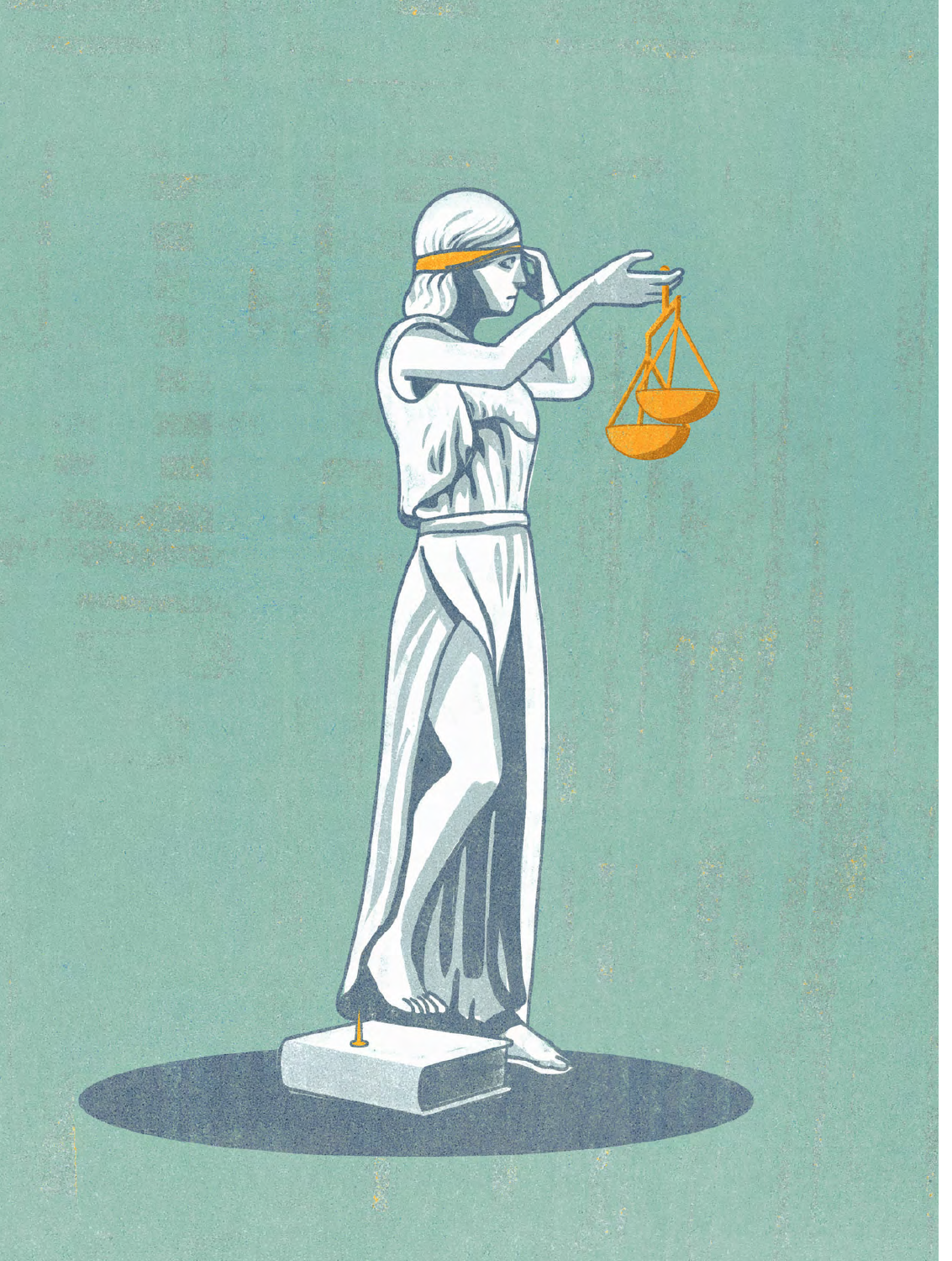# **Cracks** in the justice system

For the past 70 years, the German Basic Law has guaranteed the independence of judges, whose decisions are "subject only to the law." But aren't there other influences at play? Legal scholars Konrad Duden from the Max Planck Institute for Comparative and International Private Law in Hamburg and Jasper Kunstreich from the Max Planck Institute for European Legal History in Frankfurt am Main have researched this question and come up with some astonishing answers.

#### TEXT **MICHAELA HUTTERER**

very birthday celebration raises the question of the celebrant's state of health. This also applies to the Basic Law, which has guaranteed both the fundamental rights of the individes the question of the celebrant's state of health. This also applies to the Basic Law, which has guaranteed both ual and an independent judiciary for 70 years. But how is the justice system faring now, when autocratic tendencies throughout Europe and political attacks on the rule of law are on the increase, and respect for state institutions and the judiciary seems to be waning?

The rule of law has already come under fire in certain EU member states, so much so, in fact, that the EU Commission now wants to introduce an annual rule of law check in member states to ensure that those which have already departed furthest from the binding maxim of maintaining a free and independent judiciary are not the sole focus.

The most striking development has occurred in Poland, where, thanks to its parliamentary majority, the ruling party – PiS (Prawo i Sprawiedliwo = Law and Justice) – has transformed the legal system in less than four years to give itself almost unfettered access to the courts and public prosecutor's office. As Konrad Duden from the Max Planck Institute for Comparative and International Private Law in Hamburg and Jasper Kunstreich from the Max Planck Institute for European Legal History in Frankfurt am Main observe: "the Polish experience adds to the list of states that are moving away from the separation of powers and judicial independence at varying speeds." Together the researchers set out to explore the underlying issues. How independent are the judges? To what extent is the judiciary subject to political influence? How free is the legislature?

"We wanted a broad discourse, a discussion conducted in and with the involvement of the public," the researchers explain. Together with Astrid Séville, a political scientist from the Ludwig-Maximilians-Universität in Munich, they organized a symposium in Mainz and invited constitutional judges and lawyers, political scientists, legal historians, politicians and media representatives to join them at the Academy of Sciences and Literature to discuss the

following questions in front of and with 150 guests: how much juridical influence over the political system and how much politicization of the judiciary can a constitutional democracy based on the division of powers tolerate, and how much does it require? They concluded that the gains achieved on the basis of constitutional democracy are by no means to be taken for granted and must always be defended in the face of populist propaganda and newly emerging autocratic systems.

#### AUTHORITARIAN REGIMES VIEW JUDGES AS ADVERSARIES

Constitutional democracies rarely collapse loudly under the chaos of coups and riots. Instead, they are eroded – insidiously, quietly, often unnoticed. The law is dismantled by means of the law. "There can be isolated directives, decrees and seemingly harmless regulations introduced in new legislation," explains Konrad Duden: "multiple tiny pinpricks rather than one fell swoop of the axe – yet, the consequences are comparable." >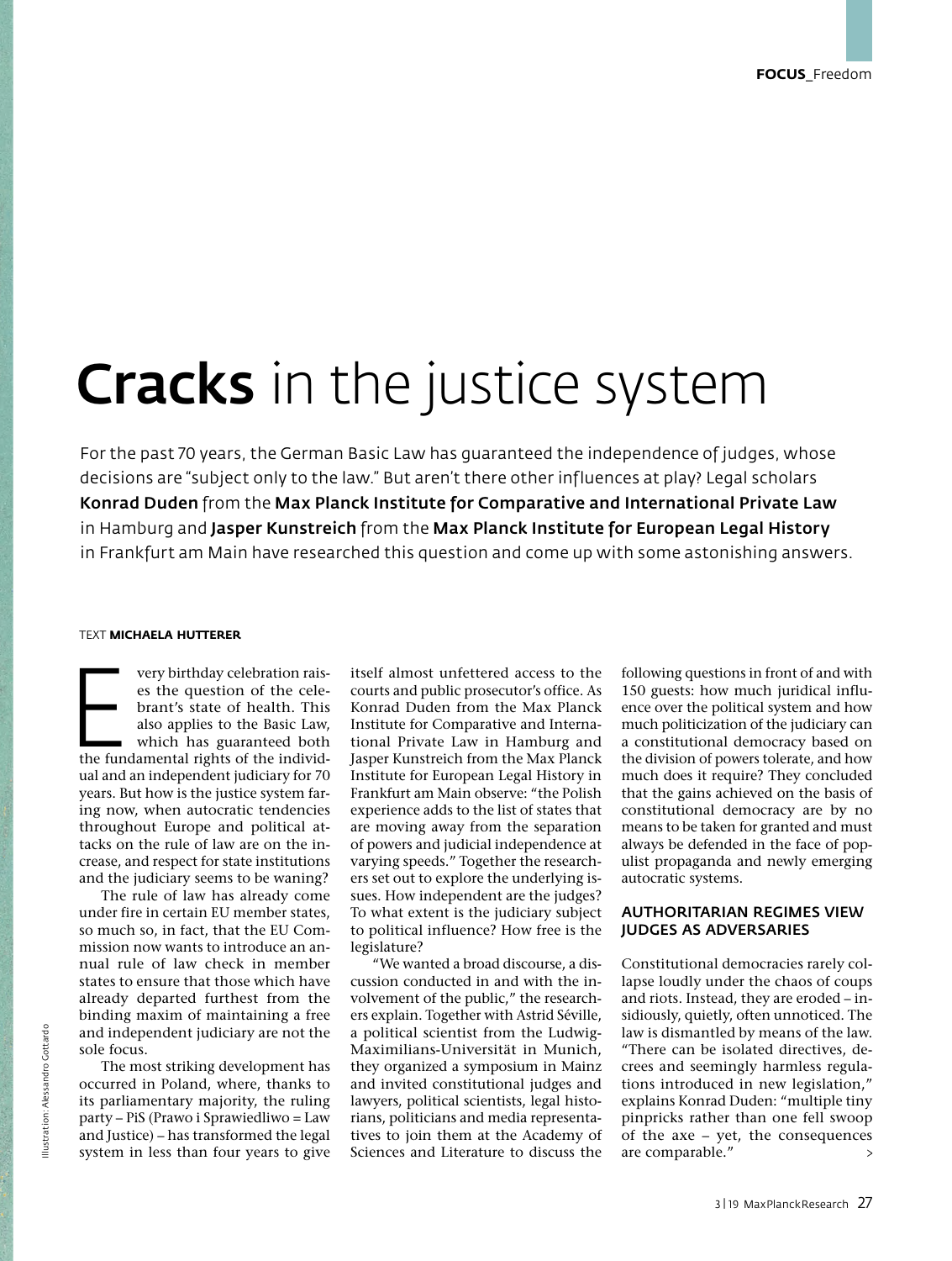

Critical scrutiny: Jasper Kunstreich from the Max Planck Institute for European Legal History (left) and Konrad Duden from the Max Planck Institute for Comparative and International Private Law have been looking into the difficult relationship between the justice system and politics and have organized a symposium at the Academy of Sciences and Literature in Mainz.

Why? "Autocratically oriented governments," says legal historian Jasper Kunstreich, "adhere to a familiar script designed to secure their power without causing too much drama." This includes everything from fostering resentments among the general public to evoking a common "will of the people" and arrogating to themselves the right to sole representation, right up to the consolidation of institutional powers. Their opponents, such as the judiciary, the press and representatives of the arts and sciences are gradually eliminated.

#### THE CONTROL OF RESOURCES GIVES THE POLITICIANS A WAY IN

The constitutional courts are often the first targets: judges are discredited in a targeted manner, their authority is undermined, their verdicts questioned, resources are withheld and successor appointments refused. There is political intervention in the court administration system and decision making process, reshuffles and, finally, judicial verdicts are simply ignored.

Much of this can be observed in Poland, for example: elected constitutional judges have not been sworn in, and the voting procedure for judges of the Supreme Court has been changed. "Constitutional courts," as Duden explains, "have no armed forces or bailiffs at their disposal – all they have is the force of their words." And in Poland, their words no longer even make it into the public domain, as it is the government, not the constitutional judges, that decides which verdicts of the court are published. Since the new appointments, the court is no longer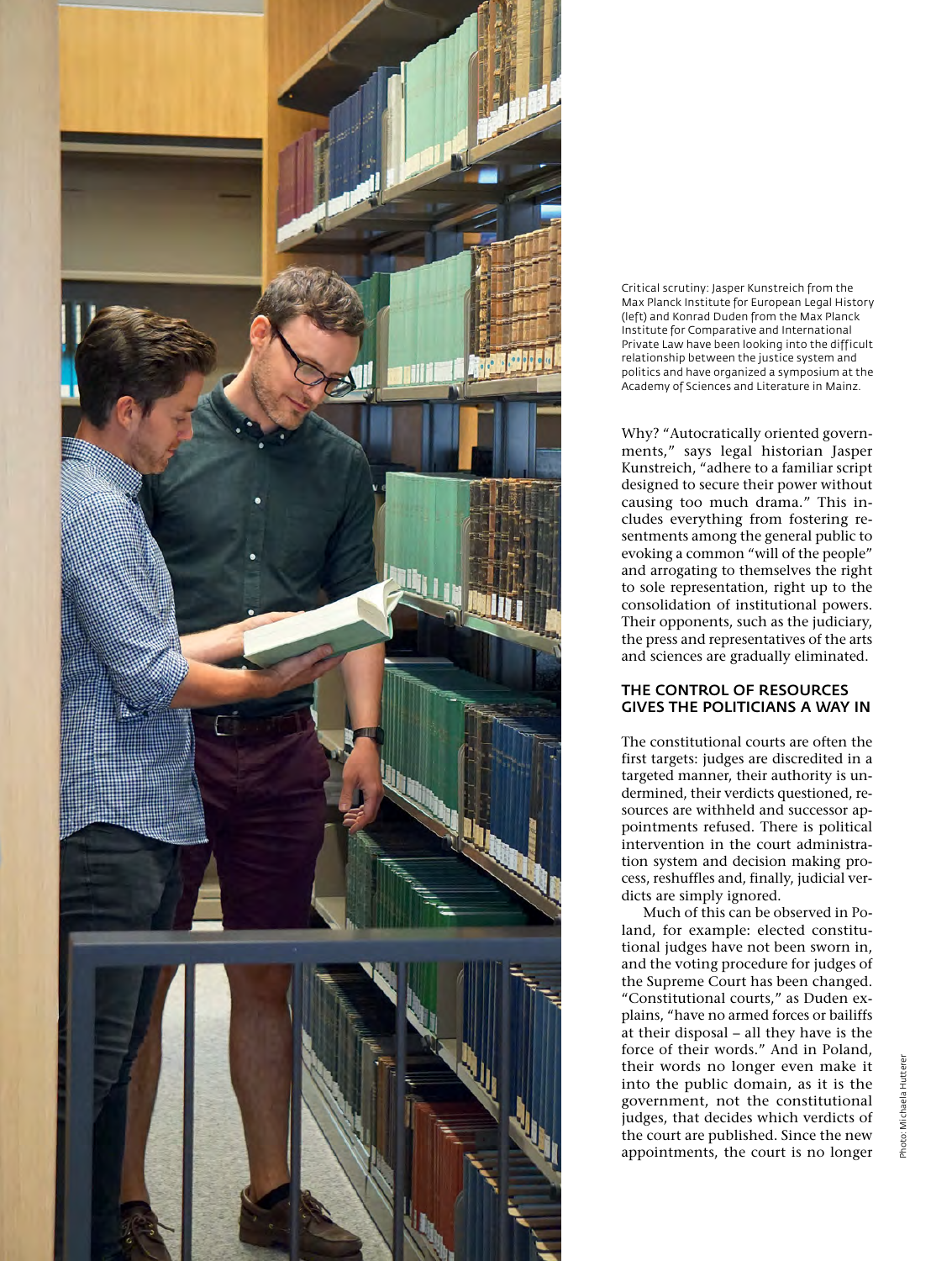» Constitutional courts have no armed forces or bailiffs at their disposal – all they have is the force of their words.

seen as an impartial check on the government's actions.

For the past 70 years, it has been enshrined in Article 97 of the Basic Law that German judges are "independent and subject only to the law". The progenitors of the Basic Law were clear from the outset that an independent judiciary would be essential for the construction of a new, democratic Germany. The powerlessness of the judiciary and its solidarity with the National Socialist regime had been too obvious and the consequences too devastating. Therefore, they wrote the division of powers between the judiciary, the executive (government, ministries, administration) and the legislature (Bundestag, Bundesrat) into several clauses of the Basic Law, the idea being that nobody would be able to rule alone, the powers of the state would be divided, and each of the three powers would exercise mutual control over each other. The Federal Constitutional Court has the power to put a halt to the plans of the Federal Chancellor or the Bundestag if they violate the Basic Law.

Political attacks on the judiciary, such as those taking place in Poland or Turkey, are not evident in this country. But are there cracks beginning to appear? Small incidents, initiatives or even everyday occurrences that run counter to the guiding principles of the Basic Law?

Clearly, direct orders from above are strictly prohibited: no court president or minister of justice has the right to tell judges how to decide in any given case. The cracks are beginning to appear elsewhere. Workload, career prospects and prestige are just three of the

many areas in which political pressure is being felt. The selection and appointment of judges, the allocation of resources and reputation present obvious routes of attack.

This influence is most obvious when it comes to selecting the judges for the highest courts. "This decision involves both a technical and a political aspect," as Duden explains. It is not the judges nor the courts who select and appoint their colleagues for positions in the highest German courts. This is the task of the MPs and ministers. It is the politicians themselves who determine who can establish the guidelines in German jurisprudence.

"In the case of federal judges," Duden explains, "the relevant decision is taken by the responsible federal minister together with a committee consisting of 16 corresponding state ministers and 16 members of the Bundestag. This involves selecting the best candidate in terms of qualification, professional achievements and ability, but the choice is also influenced by the proportional representation of each state and by arrangements between the major parties."

Put bluntly, this means that hardly any candidate stands a chance of donning the red judge's gown in Kassel, Munich or Leipzig without the support of

A conscious choice: the independence of the judiciary was an important concern for the progenitors of the Basic Law, who enshrined judicial freedom and the protection of judges against arbitrary dismissal in Article 97. The image below shows the relevant article in the 1953 edition.

Art. OF Inconstitution ber Alchier) Fri. 9 F (1968)<br>Friedrich and der Weissels und mit bem Gejete unter Weissels und der Weissels und der Gestellen und der Gestellen und der Schlichten und der Schlichten und der Gestellen und der Schlichten und der Schlichte Die Richter find una holrb ein len, beren<br>Dung ber<br>'û ift, ber Bunbes. fiber bas Bunber . ilber ben Bunoconi<br>. 95 Abi. 3 und 96 Abi. 2 erain<br>. 95 Abi. 3 und 96 Abinistraiaeri fam mit 0. 12. 11. miniftern una in ben Aube There is a constant of the second that the second the second the second the second of the second of the second of the second of the second of the second of the second of the second of the second of the second of the second bet. I S. 883).<br>BL. I S. Bilditeit ber Berles<br>Die Wöglichteit mangelnder 10 Rr. 4). Richter-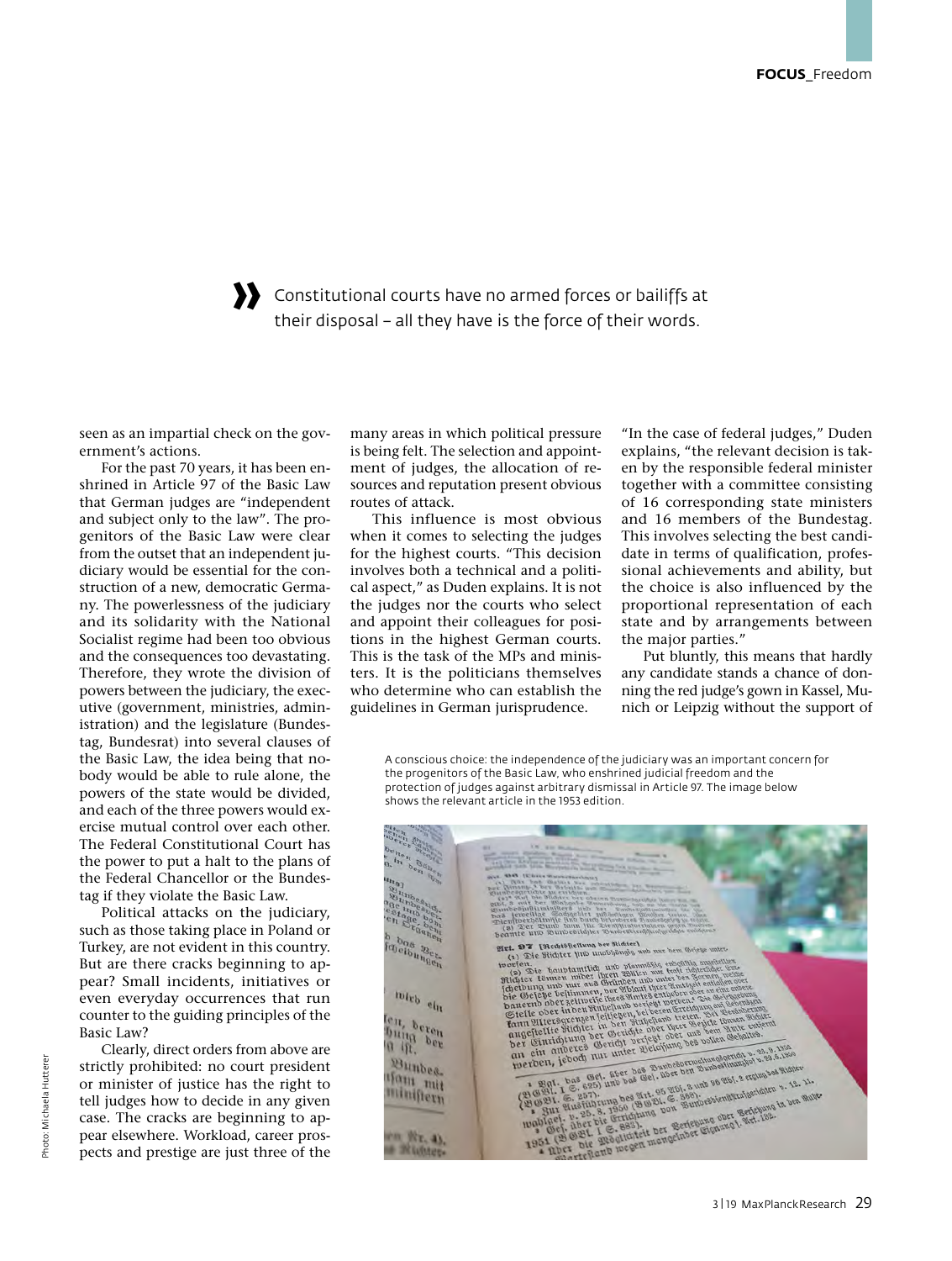### Election of federal judges



*Left* Politically influenced: it is not only the performance and qualifications of the candidates that play a role in the selection of the most senior judges at the federal courts, but also the proportional representation of each state and agreements reached between the major parties.

*Bottom right* Dressed to impress: the judges at the highest federal courts – in this case at the Federal Administrative Court in Leipzig – wear crimson robes, which are designed to underpin their authority.

contacts in the CDU/CSU and SPD. The judges are elected by simple majority, in secret and without public scrutiny. According to legal experts, the procedure would benefit from greater transparency. As Jasper Kunstreich reports: "the details of the job specification and selection criteria are unclear and the vacancies are not advertised."

Political considerations also play a role in the election of judges to the Federal Constitutional Court. If a judge retires or resigns, the Bundestag or Bundesrat appoint the successor by a two-thirds majority. Usually, federal judges and professors are elected, but sometimes, active politicians are also appointed. "In this case, too, the selection of candidates is subject to political agreements," says Duden.

The high hurdle of the two-thirds majority presupposes a broad consensus in respect of the candidates. "There is a conscious policy in this country not to hold public hearings – such as those held

in the U.S.," Duden explains and recalls the politicized confirmation hearings that take place in the U.S. in connection with Supreme Court appointments. "Objectivity should not be compromised for the sake of transparency."

However, courts are not only dependent when it comes to the appointment of judges, but also on the resources made available to them. The federal and state governments provide the relevant funding from their own budgets, which means that it is ultimately the executive that decides how well equipped the courts are – from computers to employees to the security guards. According to a recent survey of 988 judges and prosecutors by the Allensbach Institute, the respondents primarily complained about insufficient personnel and technical equipment. The majority of them have observed a deterioration in the working conditions over the past few years. At the same time, as a further survey reveals, public criticism of excessively protracted proceedings and overworked courts is increasing.

#### THE AUTHORITIES DO NOT ABIDE BY COURT RULINGS

It was against this background that the federal and state governments concluded the "Pact for the Rule of Law" in January 2019. Together they want to create 2000 new jobs for judges, prosecutors and court employees around the country by 2021, including two new senates for the Federal Court of Justice. Yet this does not go far enough according to insiders.

However, politicians can also influence the courts in another way – and one with a profound effect: they simply ignore them. The bans on dieselpowered vehicles offer an example: the state of Baden-Wuerttemberg ignored a judgement issued by its administrative court and accepted a fine, because the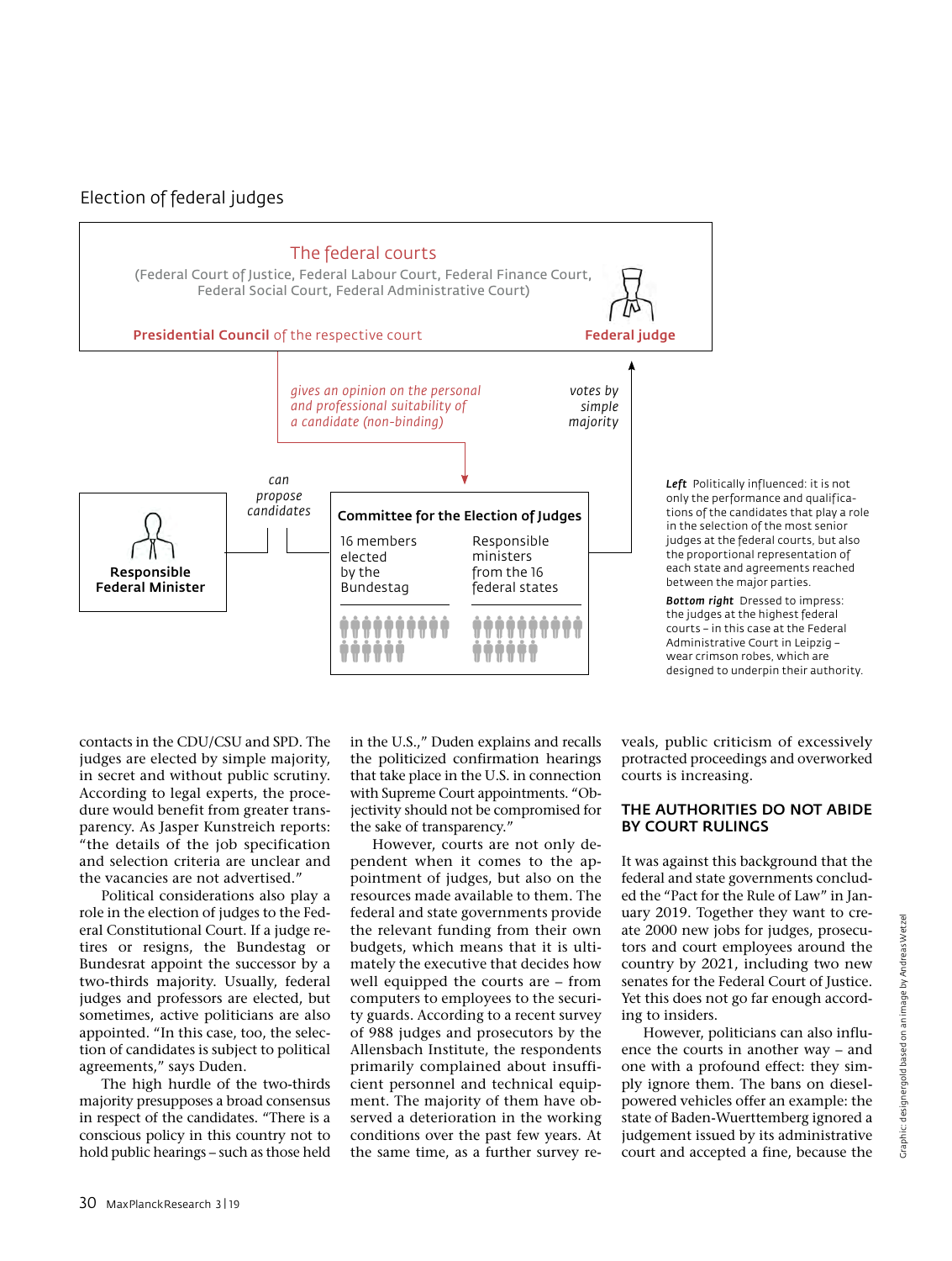state did not include a ban on dieselpowered vehicles with Euro 5 compliant engines in their clean air plan. Bavaria refused to even develop a concept for "proportional" bans on diesel-powered vehicles in Munich.

As the journalist and lawyer Heribert Prantl comments in the Surppreur**sche** Z**eitung** with reference to the case of the Islamist Sami A. from North Rhine-Westphalia, who was deported to Tunisia last year, despite the fact that the administrative judges in Gelsenkirchen had forbidden this due to formal procedural mistakes and ordered his return: "If the authorities refuse to comply with a court order, then the second power is simply sabotaging the third." In a press interview, the Interior Minister responsible, Herbert Reul (CDU), roundly criticized the decision by the Higher Administrative Court of North Rhine-Westphalia to uphold

the verdict: "The independence of the courts is a great good. But judges should always ensure that their decisions reflect the sense of justice felt by the general public."

In Jasper Kunstreich's view, this is an extremely problematic statement: "Judges are bound to abide by law and justice, not by the wishes and sentiments of the public." Criticizing controversial judgments with reference to some diffuse sense of justice among the general population will gradually destroy the authority of the courts.

Disdain, devalue, or ignore: the defamation of judges is aimed – consciously or unconsciously – at the heart of judicial power, namely the confidence of the general public in an effective and independent judiciary, which remains high in Germany. Germans place more trust in the Federal Constitutional Court than almost any other state institution. As studies by political scientist Hans Vorländer have shown, even controversial decisions have not changed this situation, for instance when the decision about abortion rights caused an uproar in 1975, or in 1995, when the court ruled against the mandatory placement of crucifixes in Bavarian schools. According to Vorländer, the Constitutional Court even enjoys greater trust than other political institutions such as the legislature, the executive or the political parties.

#### PERSONAL ATTACKS ON JUDGES ARE INCREASING

Yet the authority of the court is increasingly coming under attack. Judge of the Federal Constitutional Court Susanne Baer said at the Mainz symposium that she was worried "about the personalization, scandalization and defamation of

» If politicians criticize controversial judgments with reference to some diffuse sense of justice among the general population, it will gradually destroy the authority of the courts.

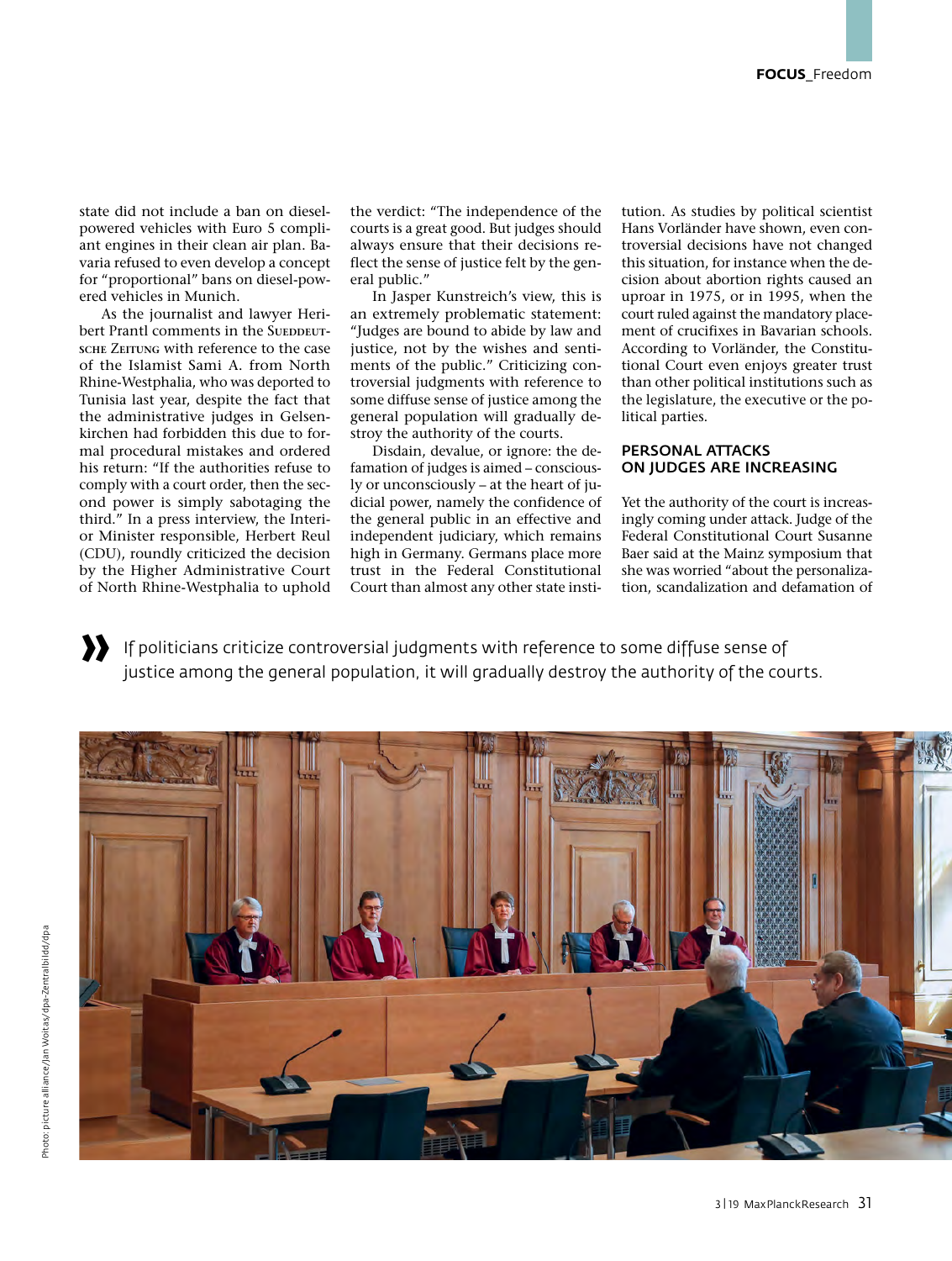## Election of constitutional judges





the judiciary as well as the activation of resentments against judges." Personal attacks against judges are increasing in private discussions, on the Internet, in the media and in parliament.

U.S. President Donald Trump is one prominent figure who berates judges. When a U.S. federal court ruled that a certain government action was illegal, Trump took to Twitter to defame the judges as "Obama judges," This gave a rise to a rare statement by the Chief Justice of the Supreme Court indirectly criticizing President Trump: "We do not have Obama judges or Trump judges, Bush judges or Clinton judges." he said. "What we have is an extraordinary group of dedicated judges doing their level best to do equal right to those appearing before them."

#### BORING REGULATIONS CAN HAVE A STING IN THE TAIL

Nor was Italy's former Interior Minister, Matteo Salvini (Lega Nord) backward in coming forward when it comes to condemning court decisions. He took to the media to inform the magistrate

who released the German Sea-Watch captain, Carola Rackete, from prison that rather than being an expression of judicial independence, her verdict was "madness," and advised her to "hang up her judge's gown and apply for some political office for the Left."

And here too, political parties with autocratic tendencies know how to sow doubt, promote suspicion and arouse distrust via minor administrative regulations that often go unnoticed. But these "boring" regulations can have a sting in the tail: the AfD, for example, submitted a draft resolution to the Bundestag in December, according to which the Federal Constitutional Court must justify any non-acceptance of a constitutional complaint: the court currently has the discretion to decide whether or not to justify its non-acceptance. At just under 6000 complaints received per year, the court is already more than busy and, at less than three per cent, the number of successful complaints is low. And what many people do not know is that "a committee consisting of at least three judges decides on every complaint," explains lawyer

Konrad Duden, who worked at the Constitutional Court as a trainee lawyer himself. "A comprehensive mandatory justification requirement may sound reasonable at first, but it would stretch the court to its limits and jeopardize its ability to function."

Yet, is it not the case that the Basic Law itself protects our constitutional democracy against attacks? "Not enough!" as Duden and Kunstreich both agree: "It would make sense to supplement it, as it contains no binding provisions relating to appointments to the Constitutional Court as yet. The number of judges, the two-thirds majority required for their election and their term of office could all be changed easily by law in response to changed majorities ratios in the Bundestag." Both Poland and the U.S. have demonstrated how quickly this can be done. In 2015, the Democrats in the U.S. abolished the requirement for a 60 percent majority for the election of federal judges in favor of a simple majority. Two years later the Republican Senate majority also overturned this higher hurdle for the Supreme Court.